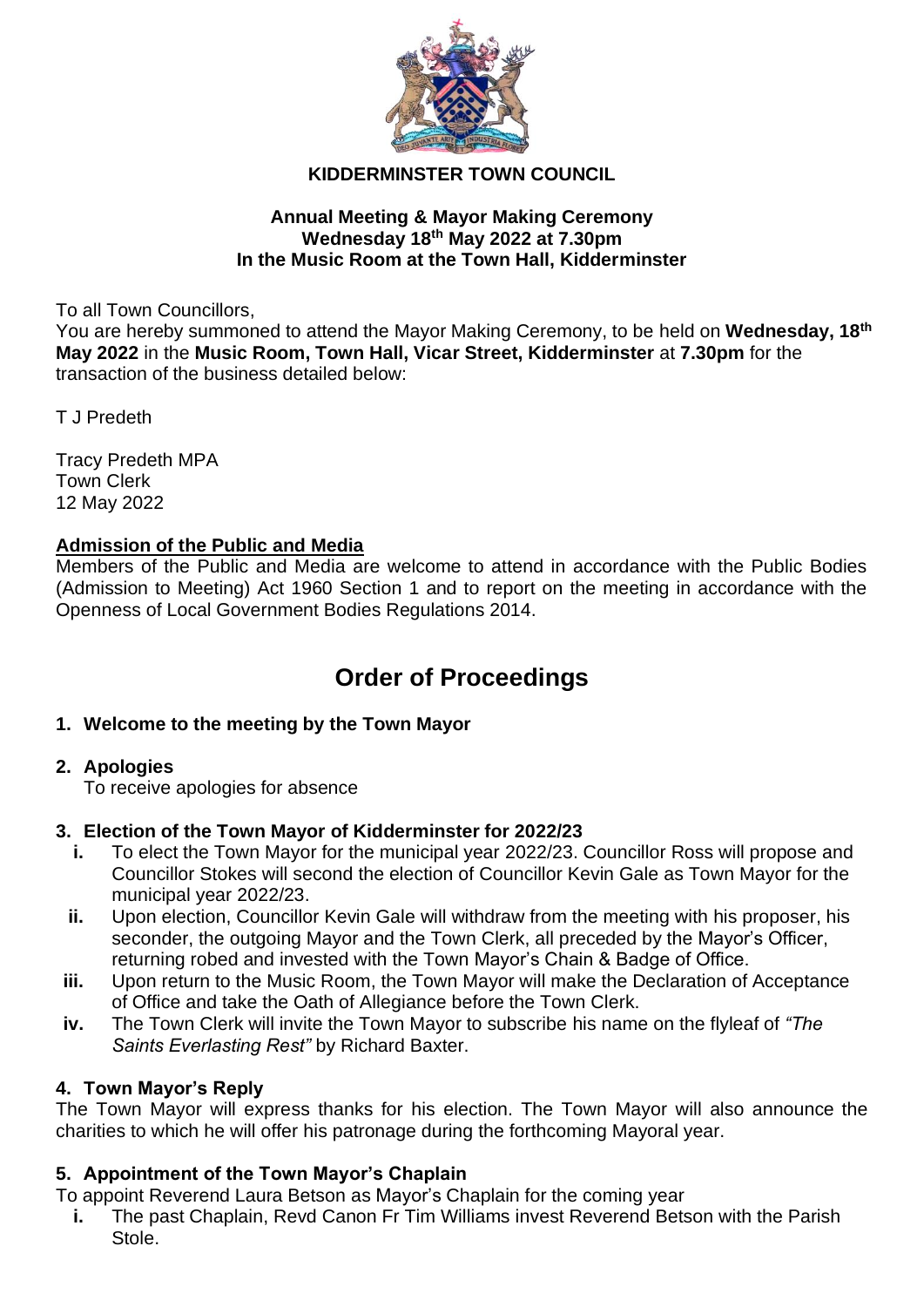**ii.** Reverend Betson will offer a Prayer.

## **6. Investiture of the Mayoress**

Councillor Nicky Gale will be invested with the Mayoress's Necklace by the retiring Consort, Ms Yvonne Smith. Councillor Nicky Gale will present Past Consort Badges to Yvonne Smith and Jade Smith.

## **7. Vote of Thanks to the retired Mayor and Consort**

- **i.** Councillor Ross will offer a Vote of Thanks to Councillor Juliet Smith and Ms Yvonne Smith for their services as Town Mayor and Consort of Kidderminster during the municipal year 2021/22.
- **ii.** The Town Mayor will present a Past Mayor's Badge to the retired Town Mayor, Councillor Juliet Smith.
- **iii.** Councillor Juliet Smith will reply.

## **8. Election of the Deputy Town Mayor for 2022/23**

- **i.** Councillor Bishop will propose and Councillor Smith will second the election of Councillor Darren Chambers as the Deputy Town Mayor of Kidderminster for the municipal year 2022/23.
- **ii.** Upon election the Town Mayor will invest Councillor Darren Chambers with the Deputy Town Mayor's Badge of Office.
- **iii.** The Deputy Town Mayor will make the Declaration of Acceptance of Office before the Town Clerk.

## **9. Deputy Town Mayor's Reply**

The Deputy Town Mayor will express thanks for his election.

## **10.Town Council Meeting**

The Town Mayor to adjourn the meeting, a date is yet to be confirmed to further transact the following items:

- To receive and adopt Model Standing Orders
- To receive and adopt Model Financial Regulations
- To confirm authorisation for the bank mandate and agree to add Mr L Jakeman, Chief Executive/RFO as a signatory once in post.
- Mayoral Succession Planning
- To note that the Council meets the criteria to continue to use the General Power of Competence.
- To agree Committee Representation & Appointments
- To agree to a revised scheme of delegation which permits authority of spend for officers within their current budget areas.
- To agree the Meeting Schedule for the 2022/23 municipal year.
- To agree appointments to Outside Bodies.
- To receive an update on the Town Hall Development and LUF funding.
- To consider a report and to agree to progress with the Parks Transfer.
- Finance Report
	- Budget spend to date
	- Accounts paid and income received to date
	- To consider matters arising from the Finance and Overview Committee (if any)